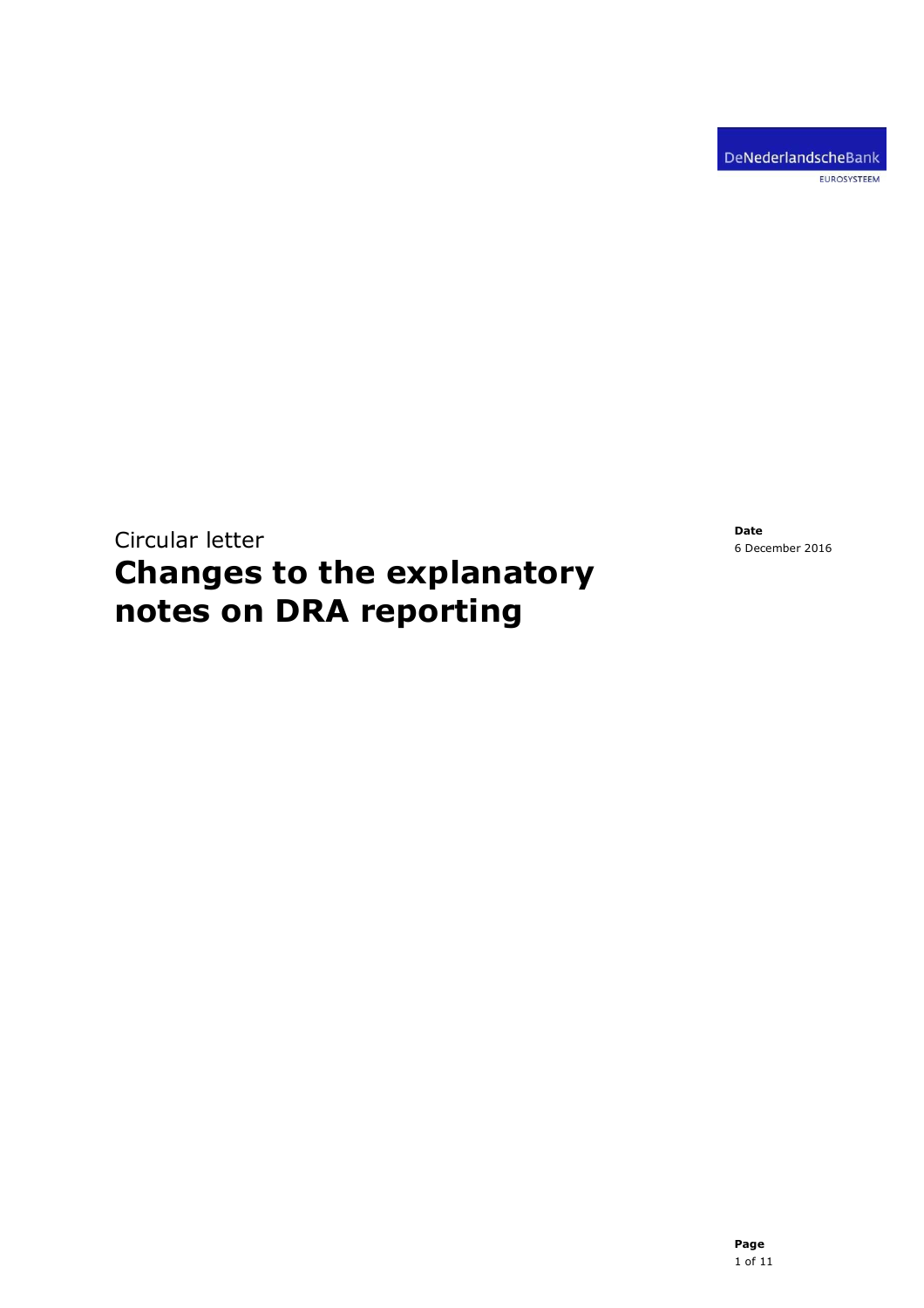EUROSYSTEEM

# **Contents**

| 1    | <b>Introduction</b>                                                          | 3  |
|------|------------------------------------------------------------------------------|----|
| 2    | Implementation period and reporting in the                                   |    |
|      | transitional situation                                                       | 3  |
| 2.1  | When should the changes be implemented?                                      | 3  |
| 2.2  | Reporting in the transitional situation                                      | 3  |
| 3    | <b>Changes and clarifications</b>                                            | 3  |
| 3.1  | Valuation of loans at nominal value                                          | 3  |
| 3.2  | Equity investment: participating interests $\geq 10\%$ or cross-holdings     | 4  |
| 3.3  | Reporting the current value of capital market paper with a pool factor       | 5  |
| 3.4  | Index- and inflation-linked bonds: current value must be reported            | 5  |
| 3.5  | Book profits and losses on participating interests must be reported as price |    |
|      | changes                                                                      | 6  |
| 3.6  | Contra-entry of super dividend as a price change                             |    |
| 3.7  | Reporting actual delivery of options as transactions                         | 9  |
| 3.8  | Reporting closing transactions under the correct type of option              | 9  |
| 3.9  | Reporting the delivery of securities resulting from the actual delivery of   |    |
|      | options at market value                                                      | 10 |
| 3.10 | Counterparty sector for derivatives transactions through CCPs dependent on   |    |
|      | principal or agent model                                                     | 10 |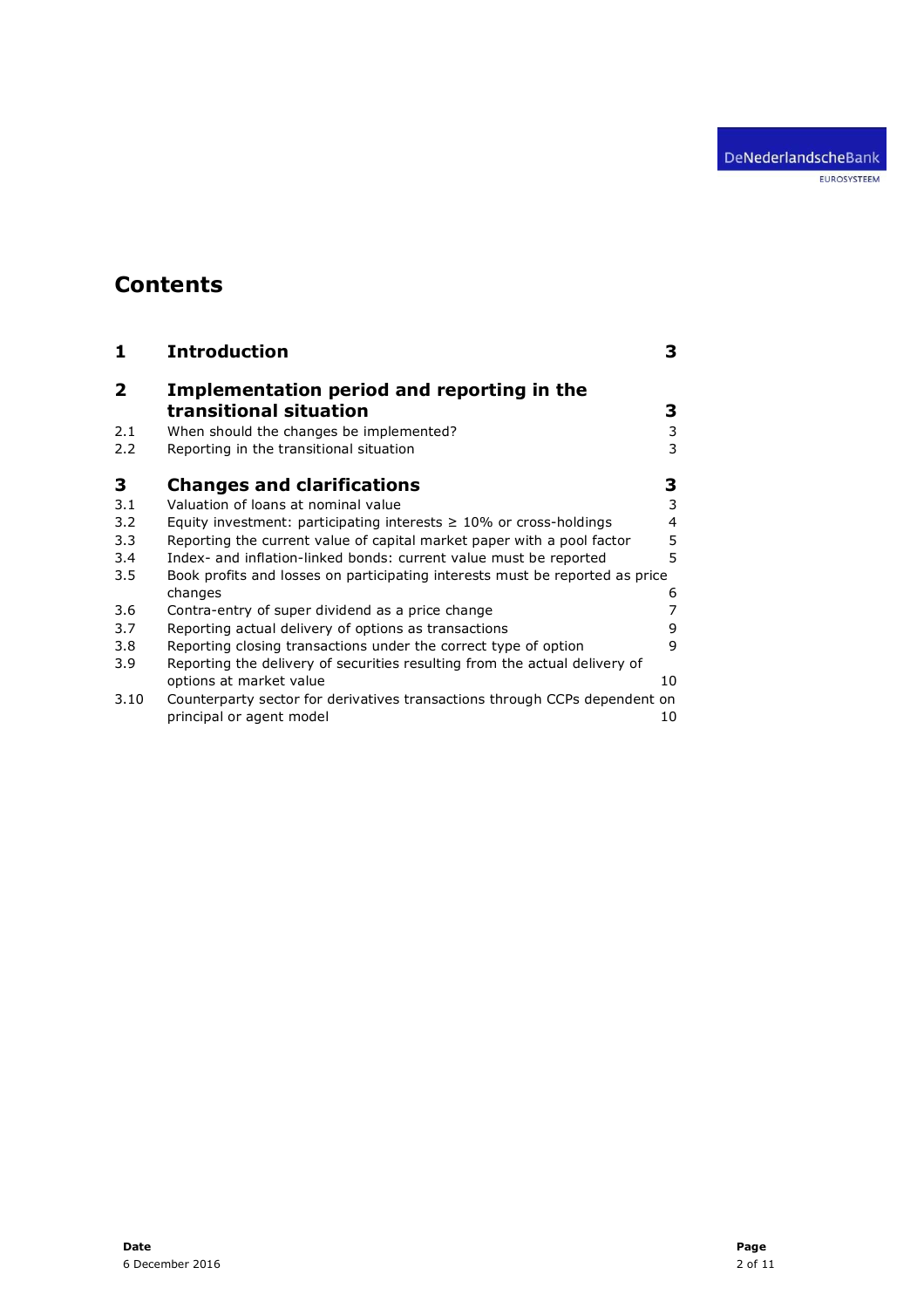## 1 Introduction

This circular describes the changes to the explanatory notes on DRA reporting for the balance of payments, sectoral statistics and sectoral accounts. The changes were made due to changed statistical definitions and also to clarify how specific instruments or transactions need to be reported as a result of new developments or questions that were asked. $<sup>1</sup>$ </sup>

The changes apply to all reporting profiles of which the forms in question are a part. The changes only involve the reporting instructions. The forms themselves have not been amended.

First, we will explain the implementation period for the changes, and how these changes must be reported in the transitional situation. Next, we will discuss the changes and clarifications in more detail. At a later stage, they will be incorporated in the explanatory notes that are part of the DRA reporting forms.

## 2 Implementation period and reporting in the transitional situation

## 2.1 When should the changes be implemented?

The changes and clarifications should **preferably** be processed in the reports for the periods starting from 1 January 2017, i.e. in the monthly report on January 2017, the quarterly report on the first quarter of 2017 and the annual report on 2017.

The changes do not have to be implemented at the same time, as some of them may require a longer implementation period. In that case, the reports must be processed in the reports for the periods starting from 1 July 2017 at the latest, i.e. in the monthly report on July 2017, the quarterly report on the third quarter of 2017 and the annual report on 2017.

## 2.2 Reporting in the transitional situation

Changes can lead to situations in which reports can no longer be reconciled, because the starting position in the report cannot be adjusted and must be equal to the closing position of the preceding period. In that case, the difference must be accounted for in the 'other changes' column.

## 3 Changes and clarifications

## 3.1 Valuation of loans at nominal value

#### Current requirement

The explanatory notes to the current requirement do not contain a specific requirement for the valuation of all other claims and liabilities in the AO and PO forms.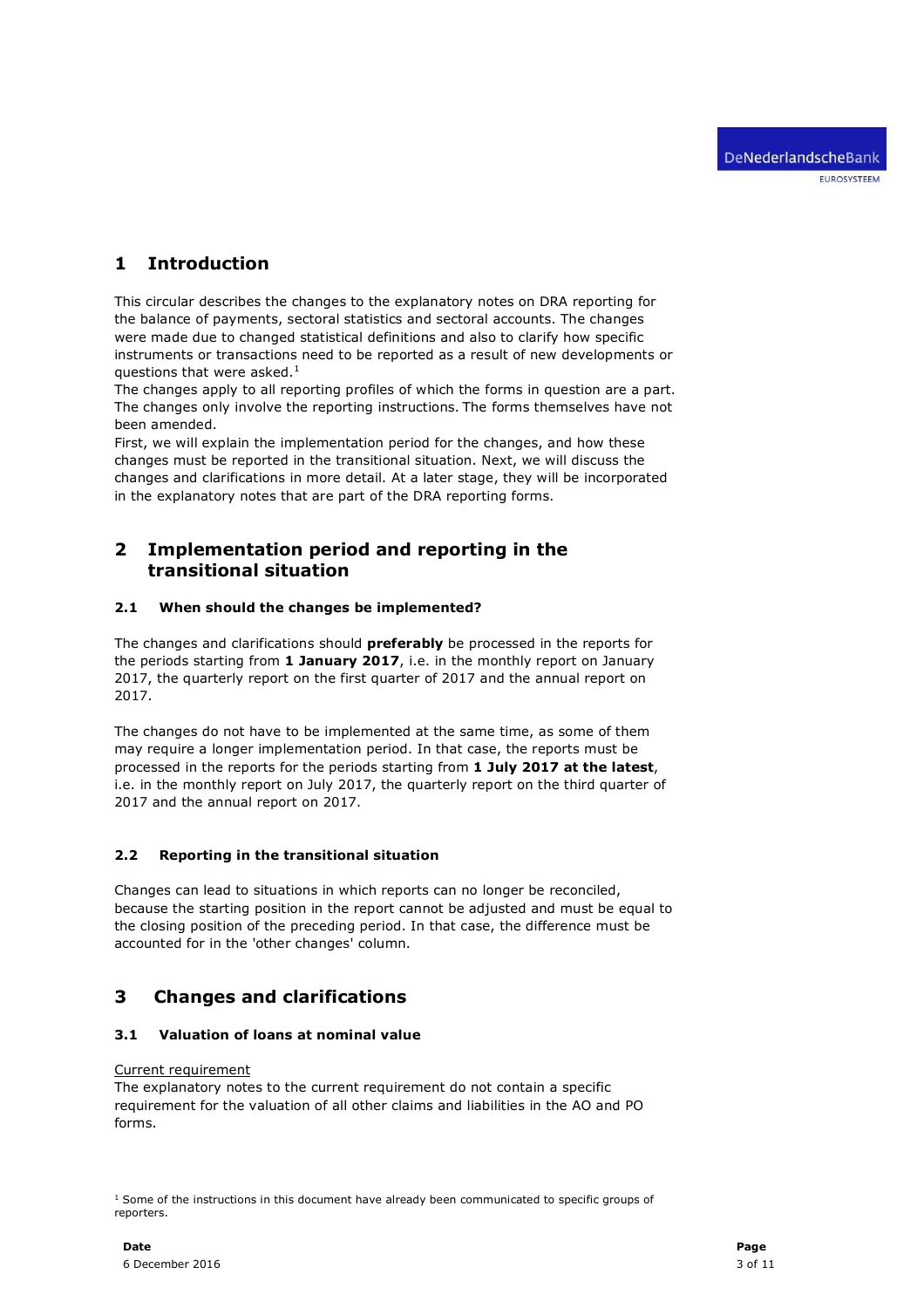#### New requirement

All outstanding claims (including e.g. residential mortgage loans) and liabilities in the AO and PO subforms must be valued at nominal value. This also applies to transactions that create new claims or liabilities.

The consequences for reporting are the following:

#### PO and AO forms

The current nominal value of the instruments must be reported in the position columns.

Transactions that create new claims or liabilities must be valued at nominal value. Transactions in which existing claims are purchased from or sold to another unit must be reported at transaction value. If this differs from the nominal value, the difference must be accounted for as a price change. Any changes arising from exchange rate changes in foreign-currency loans must be reported as exchange rate changes.

## 3.2 Equity investment: participating interests  $\geq 10\%$  or cross-holdings

#### Current requirement

The objective of the participating interest (sustainable holding and control, i.e. considerable influence, long-term relationship) is the main indicator in establishing whether a participating interest qualifies as equity investment. Equity investment must be reported, broken down into the following categories:

- equity investment in or by your institution equalling or exceeding  $10\%^2$ ;
- equity investment in or by your institution not exceeding 10%;
- cross-holdings, i.e. equity investment in your institution by your subsidiaries, or your equity investment in your subsidiaries.

As soon as a subsidiary's participating interest in its parent company equals or exceeds 10%, it is no longer considered a cross-holding but an independent equity investment.

#### New requirement

The relative size of a participating interest now determines whether it qualifies as an equity investment: it must equal or exceed 10%. In statistic terms, equity investment is classified as direct investment. Cross-holdings (by or in your subsidiaries) not exceeding 10% are also classified as direct investment and must therefore be accounted for in the equity investment form. (Once these crossholdings equal or exceed 10%, they must be reported under equity investment equalling or exceeding 10%).

The consequences for reporting are the following:

#### PD-C (and PD-A) form

A participating interest qualifies as an equity investment if a non-resident enterprise – or a resident enterprise, if applicable – holds 10% or more of a Dutch reporting

<sup>&</sup>lt;sup>2</sup> Some reporting profiles only require reporting on positions involving non-residents, whereas other profiles must also report on positions involving residents (with different forms for residents and nonresidents). In the event of equity investment by non-residents, the working capital of legally dependent branches of foreign institutions in the Netherlands is also considered to be part of this participating interest. In the event of equity investment in non-residents, all legally dependent branches abroad that are part of the reporting institution and/or consolidated resident group entities are considered to be part of this participating interest.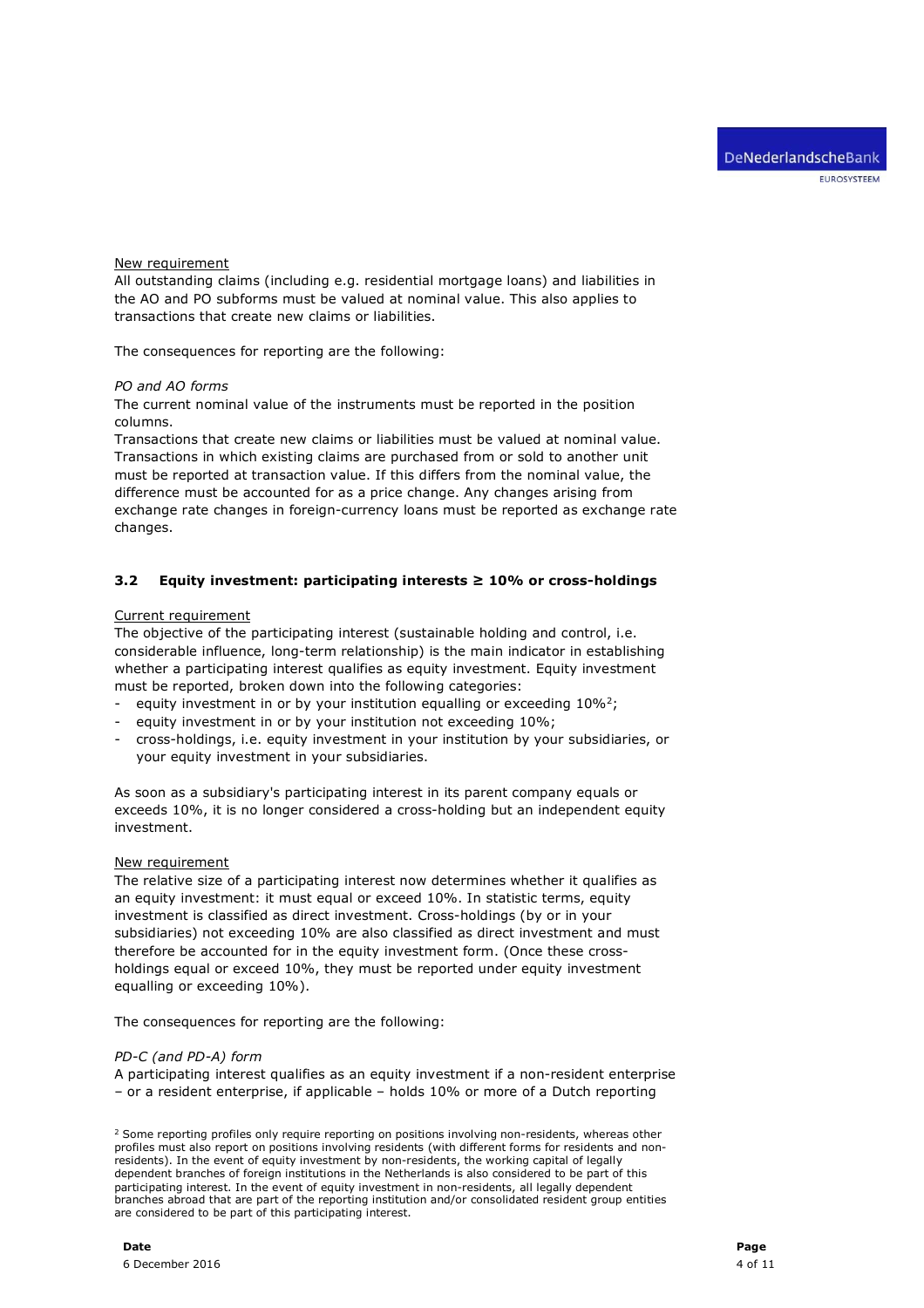institution's share capital. Consequently, it is no longer permitted to fill in the row "Participation in equity capital of your company by shareholders with less than 10% holding" in the PD-C subform. These data must be reported in the form on securities (with full reconciliation). (Please note that cross-holdings not exceeding 10% must still be reported here).

#### AD-C (and AD-A) form

A participating interest qualifies as an equity investment if the Dutch reporting institution holds 10% or more of the share capital of a non-resident enterprise – or a resident enterprise, if applicable. Consequently, it is no longer permitted to fill in the row "Your investments of less than 10% holding in companies" in the AD-C subform. These data must be reported in the form on securities (with full reconciliation). (Please note that cross-holdings not exceeding 10% must still be reported here).

## 3.3 Reporting the current value of capital market paper with a pool factor

#### Current requirement

The positions of capital market paper with an ISIN code must be reported at nominal value. The positions of capital market paper without an ISIN code must be reported based on the closing price of the last trading day of the relevant reporting period. There are no further instructions for capital market paper to which a pool factor applies.

#### New requirement

The pool factor must be taken into account in reporting on capital market paper to which this factor applies. With this type of debt paper, a partial repayment of the total principal amount outstanding does not lead to repayment of one or more individual bonds, but to a gradual proportional repayment of all outstanding bonds within that tranche. This repayment factor is also known as pool factor, bond factor or PDI factor. The current nominal value is then taken to be the original value multiplied by the pool factor at the moment of reporting. Examples include assetbacked securities, mortgage-backed securities, collateralised debt obligations and collateralised mortgage obligations.

## The consequences for reporting are the following:

## AEB-KGI and AEN-KGI forms (with ISIN code)

In the position columns, the current nominal values rather than the original nominal values must be reported. Repayments (as well as any purchases and sales) must be reported as transactions at transaction value.

#### AEB-K and AEN-K forms (without ISIN code)

In the position columns, the current nominal value must be converted into market value. Repayments (as well as any purchases and sales) must be reported as transactions at transaction value.

## 3.4 Index- and inflation-linked bonds: current value must be reported

## Current requirement

The positions of capital market paper with an ISIN code must be reported at nominal value. The positions of capital market paper without an ISIN code must be reported based on the closing price of the last trading day of the reporting period to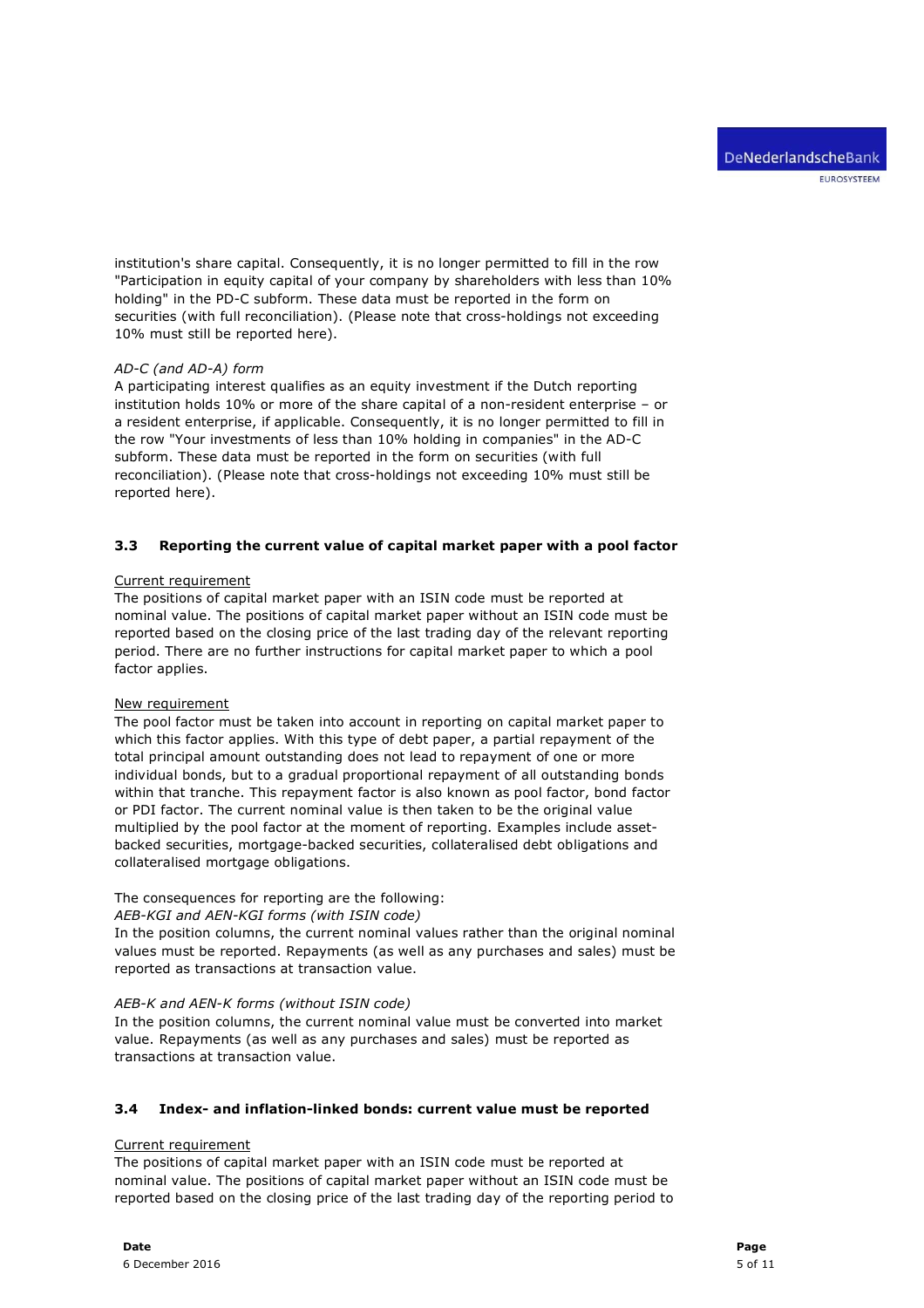be reported on. There are no further instructions for index- and inflation-linked bonds.

#### New requirement

For index-linked or inflation-linked bonds, the current nominal value must be reported rather than the original nominal value. This concerns debt paper for which the outstanding nominal value changes in accordance with the change of a predefined index. How an index factor or index component must be reported depends on whether it is reported with or without an ISIN code. This factor or component must be reported as a price change, and never as a transaction.

The consequences for reporting are the following:

#### AEB-KGI and AEN-KGI forms (without ISIN code)

The price change as a result of the index factor must only be included in the positions columns. It must not be reported in the other columns. Please note: once processed in DNB's system, this change will be shown as a price change.

#### AEB-K and AEN-K forms (without ISIN code)

In the position columns, the current nominal value must be converted into market value. Repayments (as well as any purchases and sales) must be reported as transactions at transaction value. The index component change must be reported as a price change.

## 3.5 Book profits and losses on participating interests must be reported as price changes

#### Current requirement

The sale of participating interests results in book profits or losses. Such sales must be reported as transactions at the sales price. If the sales price differs from the value of the initial position, for instance because the participating interest is valued at historic cost price, reconciliation must be reported in an "other changes" column.

#### New requirement

Book profits and losses resulting from the sale of participating interests must be reported as price changes.

Below is an example.

#### AD-C form (annual reporting)

Entity A has two participating interests, B and C. Both are on the balance sheet for EUR 100 million. In period 1, entity A sells participating interest B for EUR 150 million. As this participating interest was included on the books for EUR 100 million, its value must be increased to EUR 150 million by means of a EUR 50 million price change. Table 1 shows this change on the assets side.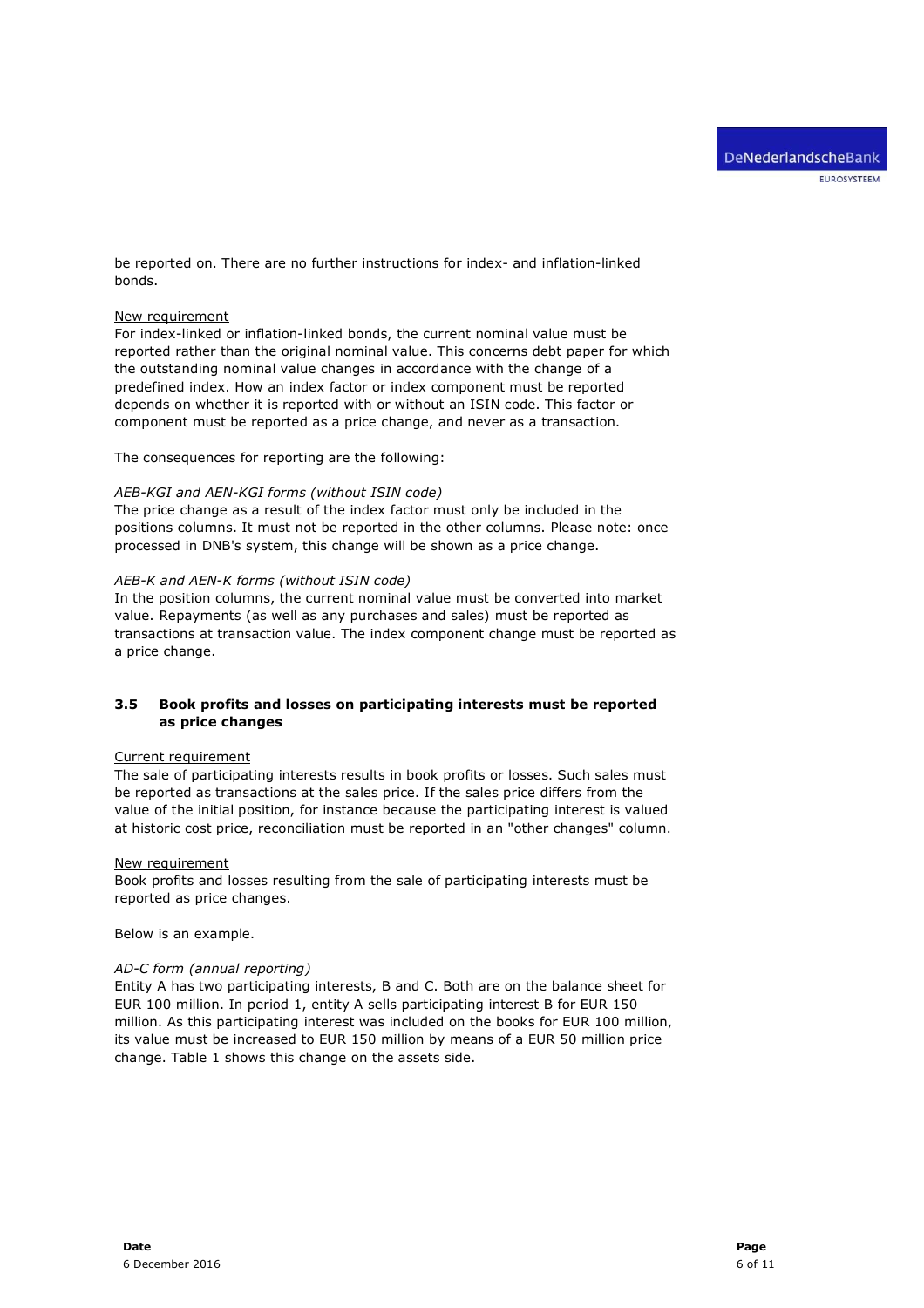| <b>AD-C subform</b> |                         |              |                  |              |         |         |                              |  |  |
|---------------------|-------------------------|--------------|------------------|--------------|---------|---------|------------------------------|--|--|
| Position            | Changes during the year |              |                  |              |         |         |                              |  |  |
| at the<br>beginning |                         | Transactions |                  | Revaluation  |         | Other   | at the<br>end of<br>the year |  |  |
| of the              | Purchases               | <b>Sales</b> | <b>Dividends</b> | Exchange     | Price   | changes |                              |  |  |
| year                |                         |              | declared         | rate changes | changes |         |                              |  |  |
|                     |                         |              |                  |              |         |         |                              |  |  |
| 200,000             | 0                       | 150,000      | 0                | 0            | 50,000  | 0       | 100,000                      |  |  |

#### Table 1: reporting book profit after the sale of a participating interest

## PD-C (annual) / PEN-A form

To ensure equilibrium, an equal price change must be reported for the sale of participating interests at the liabilities side, regardless of the use of the sale proceeds. The form in which this must be reported depends on the nature and liabilities of the institution.

If an institution reports participating interests in a parent company as part of its own funds, a similar price change must be reported in form PD-C. In this case, Table 2 shows the report once the proceeds of the sale are passed on to the parent company in the form of dividend or super dividend (which must be booked as capital withdrawal).

If an institution reports shares or participating interests (e.g. in a private equity fund or real estate fund) as part of its own funds, a similar price change must be reported in the PEN-A (without ISIN code) form. Table 2 then shows the report once the proceeds of the sale are paid out to the shareholders/participants. If the shares/participating interests are reported with an ISIN code (PEN-AI form), only the sale must be notified. Please note: once processed in DNB's system, this change will be shown as a price change.

| Table 2: report at payment of the proceeds of the sale to the parent company or the |  |  |  |
|-------------------------------------------------------------------------------------|--|--|--|
| shareholders/participants                                                           |  |  |  |

| PD-C / PEN-A subform |                         |              |                              |                          |                  |          |                        |  |  |
|----------------------|-------------------------|--------------|------------------------------|--------------------------|------------------|----------|------------------------|--|--|
| Position             | Changes during the year |              |                              |                          |                  |          |                        |  |  |
| at the<br>beginni    | Transactions            |              |                              | Revaluation              |                  | Other    | the end of<br>the year |  |  |
| ng of<br>the year    | Purchases               | <b>Sales</b> | <b>Dividends</b><br>declared | Exchange rate<br>changes | Price<br>changes | changes  |                        |  |  |
| 200,000              | 0                       | 150,000      | 0                            | 0                        | 50,000           | $\Omega$ | 100,000                |  |  |

If the profits are not paid out but reinvested, the price change must still be reported in the PD-C or PEN-A form, but not the sale. Instead, a purchase for a certain instrument must be reported on the assets side.

#### 3.6 Contra-entry of super dividend as a price change

#### Current requirement

The statistical definition of dividend only covers dividend from operational result. Dividend payments and receipts resulting from price changes and/or accumulated reserves (referred to as super dividend in statistical terms) must not be reported as dividend but as capital withdrawal or capital refund. Reporting institutions that do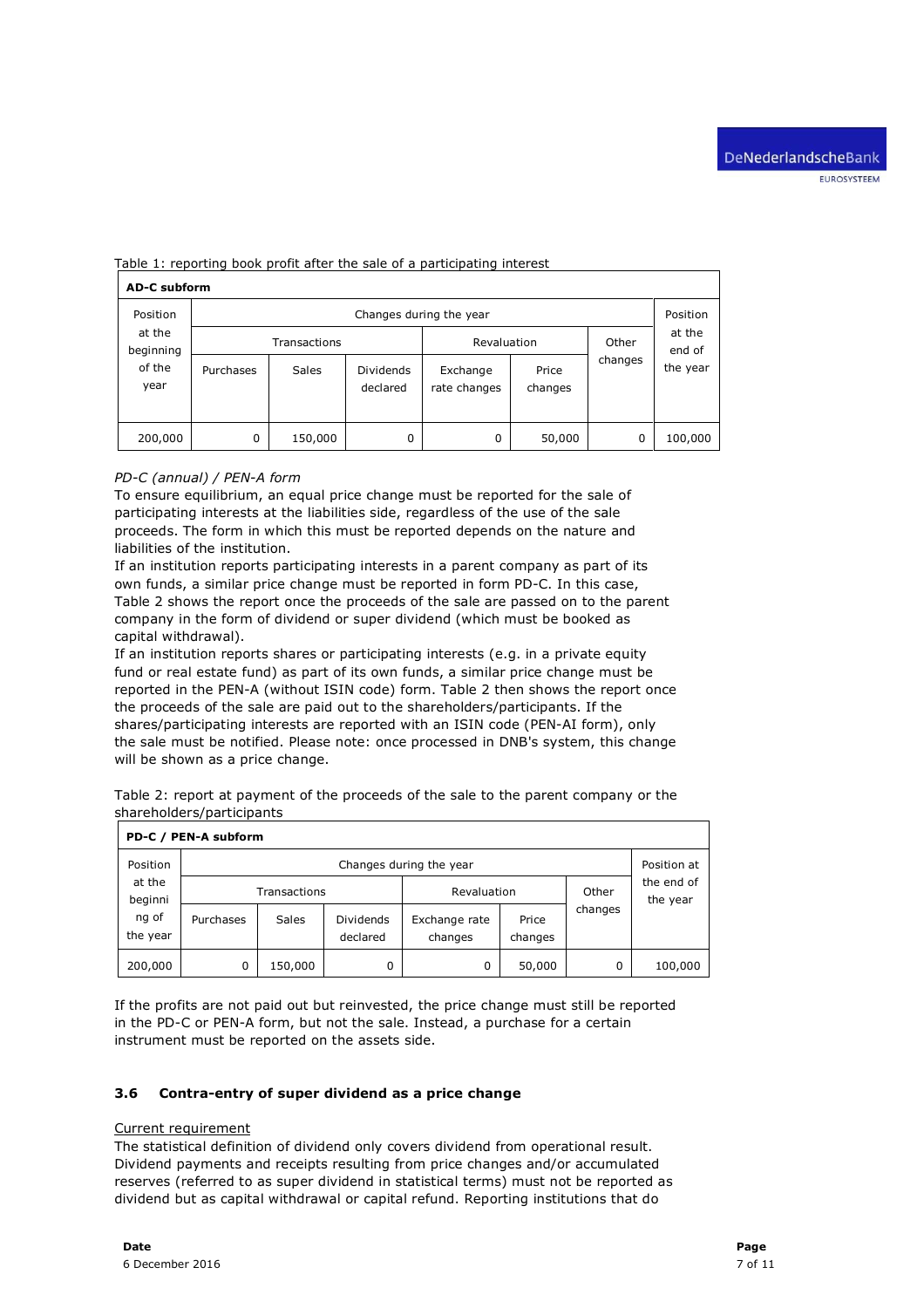not report at market value (but at historic cost price, for example) must compensate the effect of this capital withdrawal or refund, to ensure that the value of the participating interest remains unchanged. Currently, this compensation is booked under other changes.

#### New requirement

Super dividend payments (that must be reported as capital withdrawal) must have a price change contra-entry.

Below is an example.

#### AD-C form (annual reporting)

Entity A (the reporting institution) has a participating interest B, which is on the balance sheet for EUR 100 million. In period 1, entity B sells a participating interest at a book profit of EUR 50 million and pays out this book profit to entity A as dividend. As this dividend results from the sale of a participating interest, it is considered a super dividend and consequently reported as a capital withdrawal. The effect of this capital withdrawal from the value of participating interest B on entity A's balance sheet must be reported as a price change of EUR 50 million (Table 3).

|  |  |  | Table 3: reporting of super dividend received. |
|--|--|--|------------------------------------------------|
|  |  |  |                                                |

| <b>AD-C subform</b>                   |                         |              |                              |                          |                  |         |                              |  |  |
|---------------------------------------|-------------------------|--------------|------------------------------|--------------------------|------------------|---------|------------------------------|--|--|
| Position                              | Changes during the year |              |                              |                          |                  |         |                              |  |  |
| at the<br>beginning<br>of the<br>year |                         | Transactions |                              | Revaluation              |                  | Other   | at the<br>end of<br>the year |  |  |
|                                       | Purchase<br>S           | <b>Sales</b> | <b>Dividends</b><br>declared | Exchange<br>rate changes | Price<br>changes | changes |                              |  |  |
| 100,000                               | 0                       | 50,000       | 0                            | 0                        | 50,000           | 0       | 100,000                      |  |  |

#### PD-C (annual) / PEN-A form

To ensure equilibrium, an equal price change must be reported for the super dividend received at the liabilities side, regardless of its use. The form in which this must be reported depends on the nature and liabilities of the institution. If an institution reports participating interests in a parent company as part of its own funds, a similar price change must be reported in form PD-C. In this case, Table 4 shows the report once the proceeds of the super dividend are passed on to the parent company in the form of dividend or super dividend (which must be booked as capital refund).

If an institution reports shares or participating interests (e.g. in a private equity fund or real estate fund) as part of its own funds, a similar price change must be reported in the PEN-A (without ISIN code) form. Table 4 then shows the report once the proceeds of the super dividend are paid out to the shareholders/participants. If the shares/participating interests are reported with an ISIN code (PEN-AI form), only the sale must be notified. Please note: once processed in DNB's system, this change will be shown as a price change.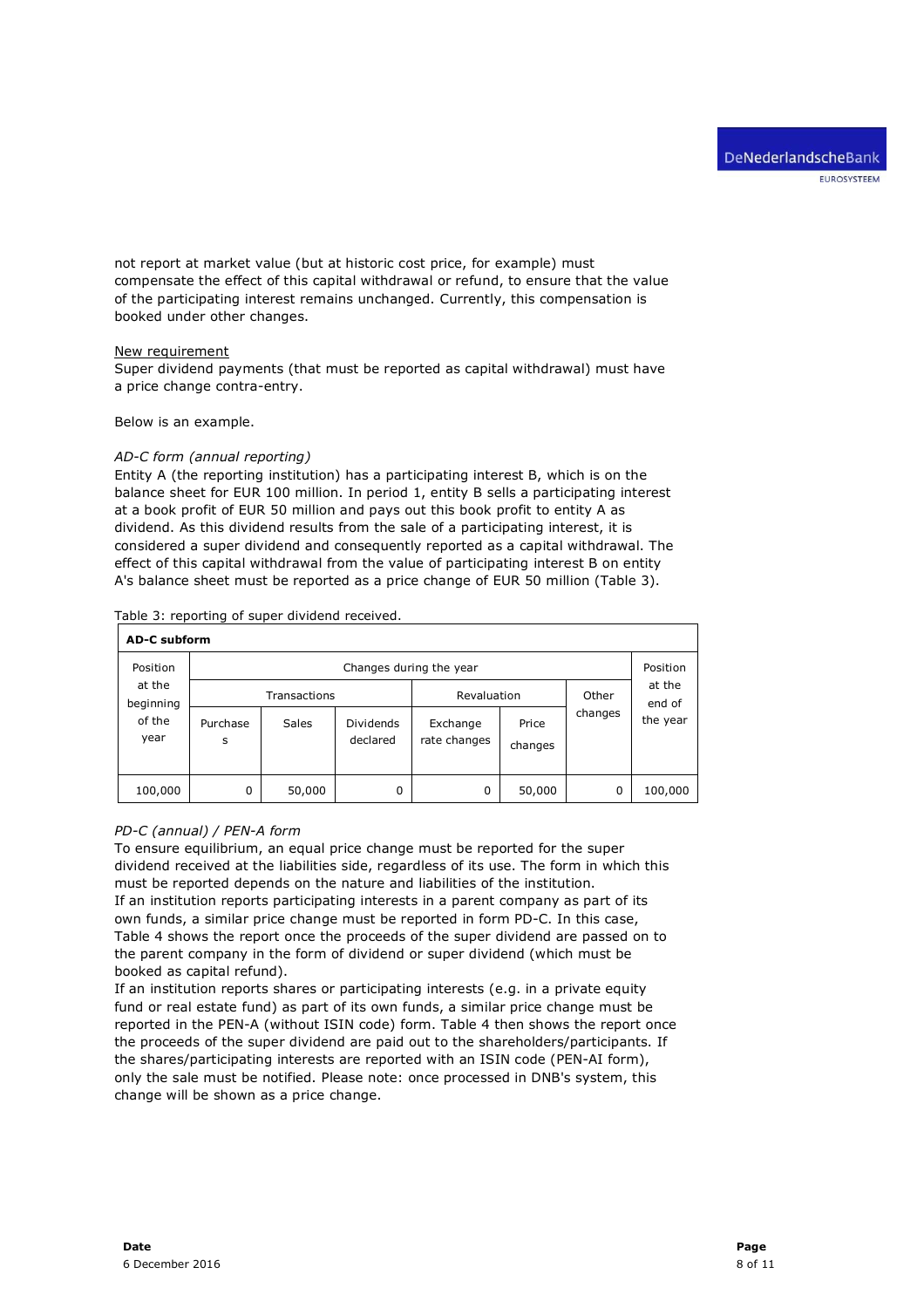## Table 4: report at payment of the proceeds of the super dividend to the parent company or the shareholders/participants

| PD-C / PEN-A subform |                         |              |                              |                          |                  |         |                        |  |  |
|----------------------|-------------------------|--------------|------------------------------|--------------------------|------------------|---------|------------------------|--|--|
| Position             | Changes during the year |              |                              |                          |                  |         |                        |  |  |
| at the<br>beginning  |                         | Transactions |                              | Revaluation              |                  | Other   | the end of<br>the year |  |  |
| of the<br>year       | Purchases               | Sales        | <b>Dividends</b><br>declared | Exchange rate<br>changes | Price<br>changes | changes |                        |  |  |
| 100,000              | 0                       | 50,000       | 0                            | 0                        | 50,000           | 0       | 100,000                |  |  |

If the super dividend is not paid out but reinvested, the price change must still be reported in the PD-C or PEN-A form, but not the sale. Instead, a purchase for a certain instrument must be reported on the assets side.

## 3.7 Reporting actual delivery of options as transactions

#### Current requirement

In the event of actual delivery of a purchased or written option (in contrast to cash settlement), the value at the expiry date can be reported under other changes.

#### New requirement

In the event of actual delivery of options, the value of the contract at the expiry date must be reported as a transaction.

The consequences for reporting are the following:

## D-OK form

For the actual delivery of purchased options, the value must be reported under premiums received.

## D-OS form

For the actual delivery of written options, the value must be reported under premiums paid.

## 3.8 Reporting closing transactions under the correct type of option

#### Current requirement

Insofar as it is possible to distinguish the type of option, premiums received at the closing sale of a purchased option must be reported as a receipt under purchased options and the premiums paid at the closing sale of a written option as a payment under written options.

#### New requirement

Closing transactions must be reported under the correct type of option.

The consequences for reporting are the following:

#### D-OK form

The closing transaction of a purchased option must be reported as premiums received under purchased options.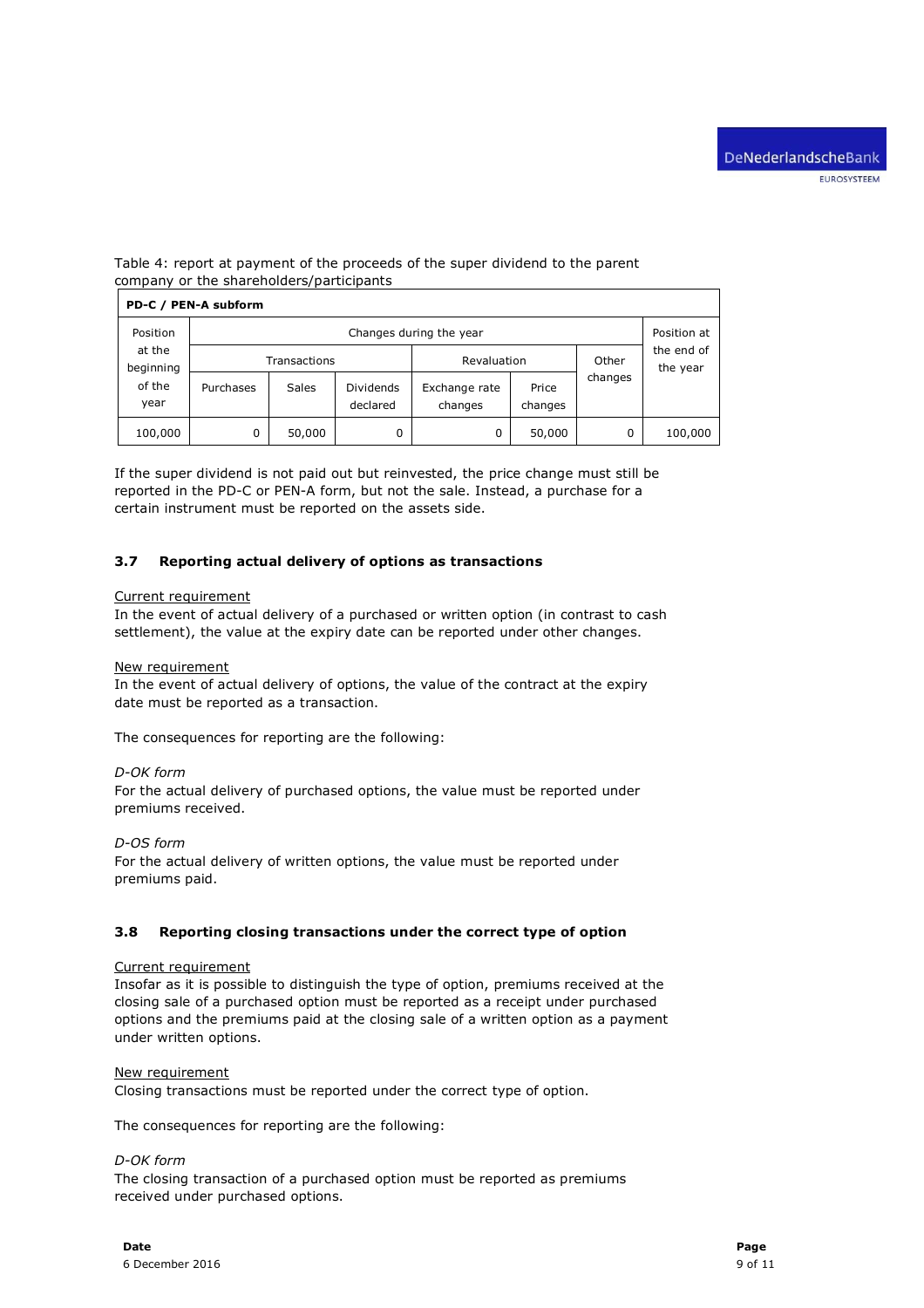#### D-OS form

The closing transaction of a written option must be reported as premiums received under written options.

## 3.9 Reporting the delivery of securities resulting from the actual delivery of options at market value

#### Current requirement

Securities transactions must be reported at the prices agreed for the transaction (for debt securities: exclusive of interest accrued). There are no further instructions In the event of actual delivery of options or warrants, this means that the resulting delivery of securities that must be reported as the purchase or sale of securities must be reported at the pre-agreed price.

#### New requirement

In the event of actual delivery of options (including warrants), this means that the resulting delivery of securities in the form of a purchase or sale of securities must be reported at market value (in the securities form).

The consequences for reporting are the following:

#### AEB / AEN / PEN form

In the event of actual delivery of options, the resulting delivery of securities in the form of a purchase or sale of securities must be reported at market value. (the difference between the market value and the pre-agreed price, i.e. the value of the option, must be reported on the D-OK or D-OS form under premiums received or paid, see section 3.7)

## 3.10 Counterparty sector for derivatives transactions through CCPs dependent on principal or agent model

#### Current requirement

For exchange-traded derivatives contracts, the country in which the exchange has its seat and the countersector other financial institutions (OFI) must be reported under country and sector of the counterparty. For OTC derivative contracts, the country and sector of the direct counterparty must be reported. Currently, there are no specific instructions for reporting the counterparty sector for derivatives contracts settled through a central counterparty (CCP).

#### New requirement

The country in which the exchange has its seat no longer needs to be reported under the country and sector of the counterparty.

With the European Market Infrastructure Regulation (EMIR) becoming effective, certain OTC contracts will become subject to a phased clearing obligation and must be settled through a CCP. This means that in reporting the counterparty sector for derivatives contracts a new type of counterparty may have to be reported: the CCP. The question whether your financial intermediary acts as the principal party or as an agent for these contracts is important here. If your intermediary acts as the principal party, you conclude a contract with a clearing member, after which the clearing member concludes a back-to-back contract with the CCP. If your intermediary acts as an agent, the clearing member only functions as an